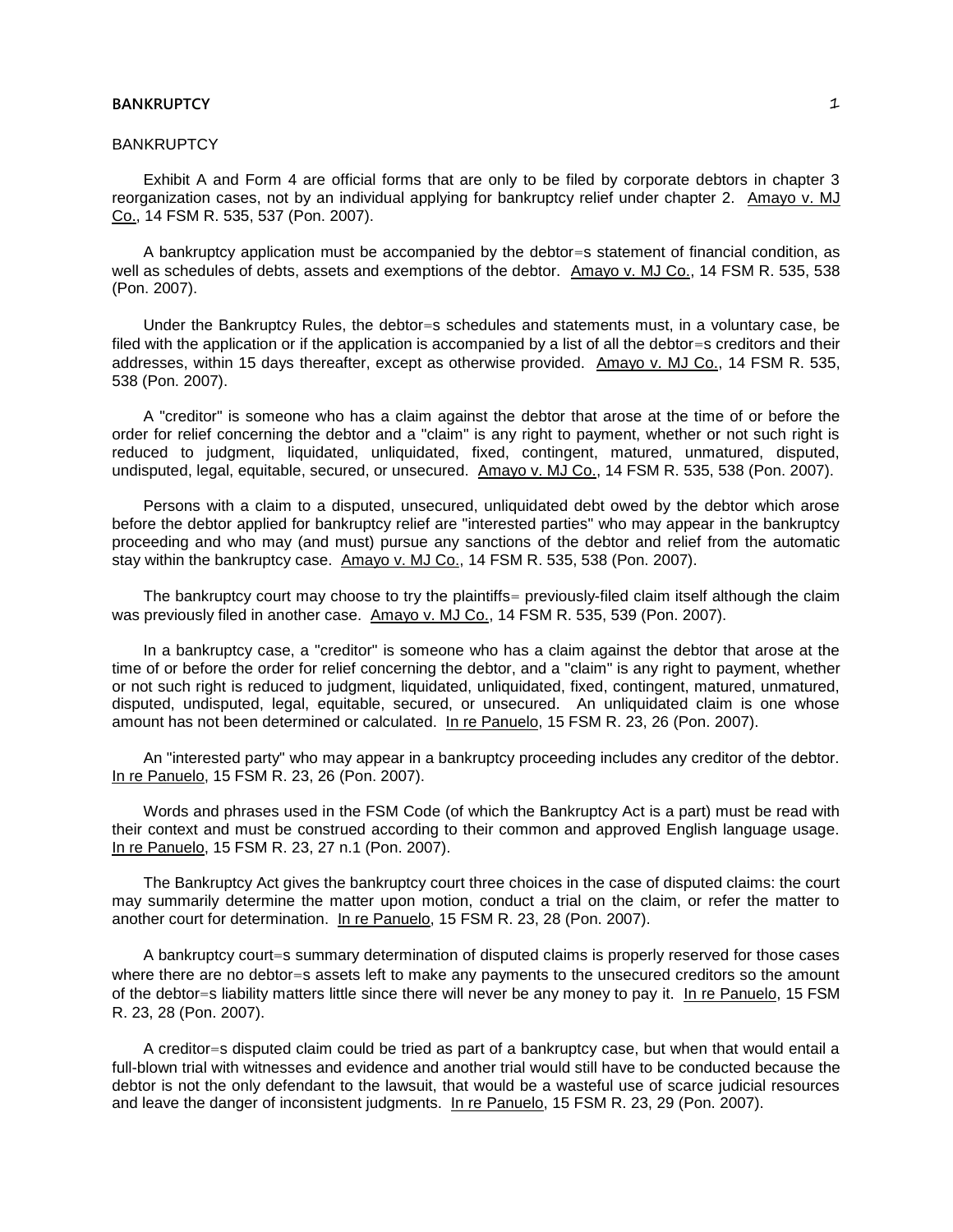The Bankruptcy Act=s stated purpose is to fairly balance the interests of creditors and debtors and to give the court substantial latitude to deal with abuses of the bankruptcy system. In re Panuelo, 16 FSM R. 339, 344 (Pon. 2009).

When a debtor has failed to file supplemental schedules with corrected information about his property as required, the receiver should be permitted to do it based on the information she has uncovered and any further information she may develop. In re Panuelo, 16 FSM R. 339, 345 (Pon. 2009).

Since the FSM Supreme Court has jurisdiction to entertain a bankruptcy proceeding over a debtor=s estate if the debtor resides in or has a domicile in the FSM or has a place of business or property in the FSM, the court has jurisdiction over a debtor=s estate and may afford him bankruptcy protection when the debtor alleged in his original bankruptcy application that he has property in Pohnpei and it appeared that his application for bankruptcy protection arose from a failed business operation in Pohnpei and when although the debtor may currently be resident in the Philippines, he is a domiciliary of Pohnpei. In re Mix, 18 FSM R. 600, 602 (Pon. 2013).

The bankruptcy court is granted comprehensive jurisdiction to deal with all matters concerning the bankruptcy estate as long as the court has jurisdiction over the applicant debtor. In re Mix, 18 FSM R. 600, 602 (Pon. 2013).

The court may issue such orders as are enforceable in the FSM and although the court cannot enforce its orders in another country, the court does have a certain extraterritorial reach. The bankruptcy court can, in appropriate circumstances, hold in contempt a debtor or dismiss the debtor=s bankruptcy application when the debtor has not obeyed a court order to sell property the debtor has in another country and remit the proceeds to the receiver of the debtor=s estate. In re Mix, 18 FSM R. 600, 602 & n.2 (Pon. 2013).

Since a debtor=s estate consists of all property owned by the debtor on the date of the application, a debtor=s estate will include property owned by the debtor anywhere in the world on the date of the bankruptcy application and the court can make orders to the debtor that affect that property. In re Mix, 18 FSM R. 600, 602 n.2 (Pon. 2013).

A claim by the Marshall Islands Social Security Administration against a debtor in the FSM is not a secured debt — a claim in which the creditor has a security interest in collateral. It is an unsecured claim. In re Mix, 18 FSM R. 600, 603 (Pon. 2013).

Since a corporation=s directors have a duty to act in the corporation=s best interest and when, regardless of whether the judgment existed, the corporation had debts that greatly exceeded its assets and it was unable to pay those debts as they became due, bankruptcy was probably in the corporation=s best interest, and the court cannot give any weight to the argument that this meant that the directors had accepted the judgment when they directed the corporation to seek bankruptcy protection. FSM Dev. Bank v. Ehsa, 18 FSM R. 608, 613 (Pon. 2013).

A party=s failure to oppose a motion constitutes that party=s consent to the granting of the motion, but even if there is no opposition, the court still needs good grounds before it can grant the motion. In re Mix, 19 FSM R. 63, 64 (Pon. 2013).

When no defendant has started a case under bankruptcy law, the defendants cannot have the case dismissed because bankruptcy law would provide the legal framework for the case. FSM Dev. Bank v. Setik, 19 FSM R. 233, 236 (Pon. 2013).

The Bankruptcy Code, Title 31 of the FSM Code, stays the collection of judgments against the debtor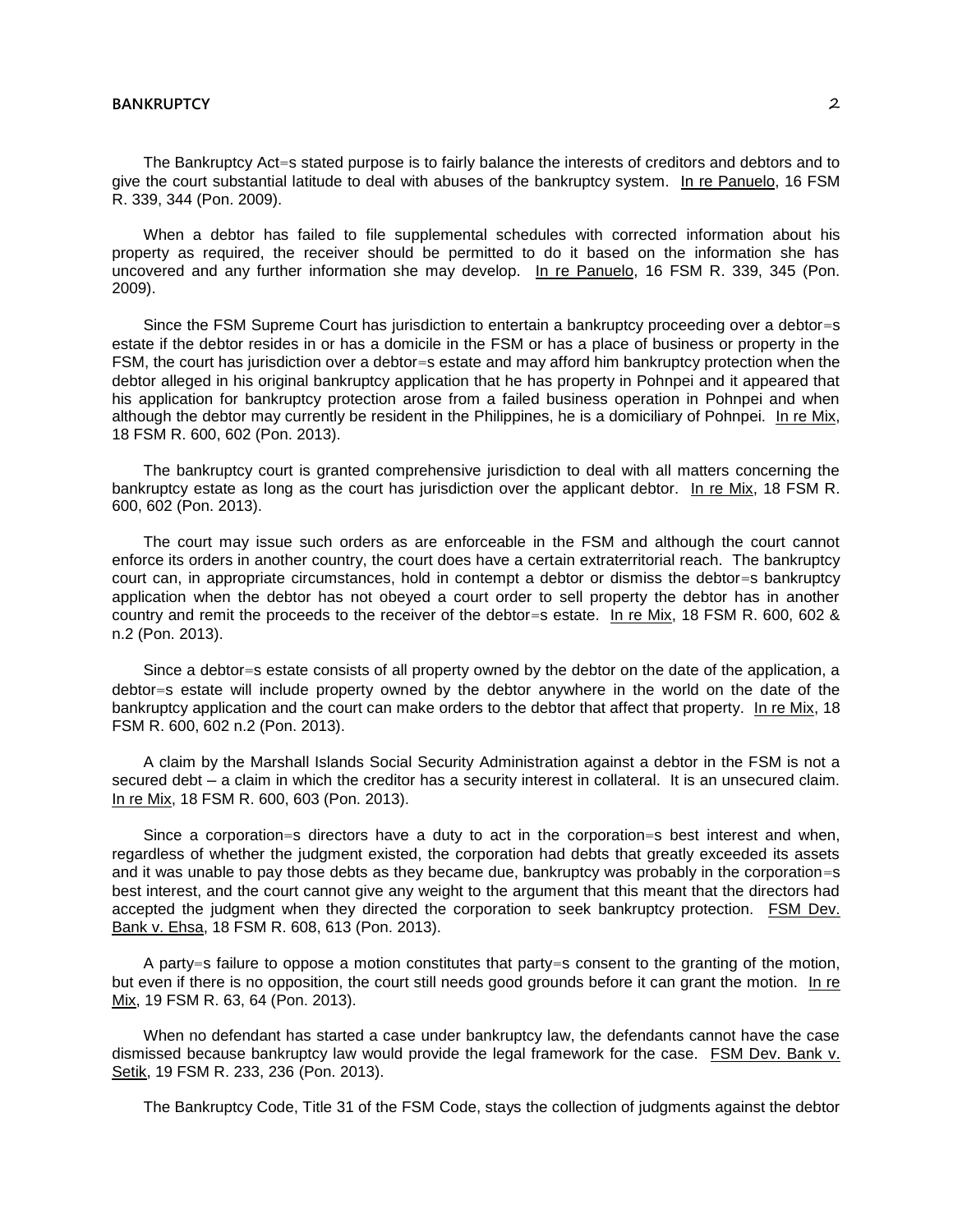who has sought bankruptcy protection and requires that all debt collection from the debtor take place within the bankruptcy proceeding wherein the bankrupt debtor=s liability for his debts will either be satisfied or be discharged. FSM Dev. Bank v. Ehsa, 20 FSM R. 608, 612 (Pon. 2016).

Since one debtor=s bankruptcy will not afford a different debtor protection from liability for his own indebtedness or his own liability, a corporation=s bankruptcy will thus not release a guarantor from his personal liability for the judgment against him. FSM Dev. Bank v. Ehsa, 20 FSM R. 608, 612 (Pon. 2016).

The Bankruptcy Code creates for the debtor, who meets the requirements of the law, an opportunity to get a fresh start where he might otherwise face a protracted struggle with debt beyond his ability to pay. A successful bankruptcy application absolves the debtor of liability for unmatured interest and for punitive damages. The Code gives to the courts substantial latitude in managing the bankruptcy proceeding to protect the interests of both creditors and debtors, to deal with abuses of the bankruptcy system, and to establish a case schedule that takes into consideration the interests of all parties. In re Mix, 21 FSM R. 454, 456 (Pon. 2018).

Congress=s power to regulate bankruptcy and insolvency is an exclusive national power, and bankruptcy cases are, by law, assigned to the FSM Supreme Court trial division. Panuelo v. Sigrah, 22 FSM R. 341, 351 (Pon. 2019).

Any claim that a bankruptcy receiver was overcompensated is solely a matter of national (bankruptcy) law, and a claim that a bankruptcy receiver paid the creditors of a debtor, who had sought bankruptcy protection, more than was their due is also a matter arising only under national bankruptcy law. Panuelo v. Sigrah, 22 FSM R. 341, 351 (Pon. 2019).

Under FSM bankruptcy law, only a corporation can apply for chapter 3 (reorganization) bankruptcy protection. Panuelo v. Sigrah, 22 FSM R. 341, 353 n.3 (Pon. 2019).

When the debtor is an individual, an "insider" is a relative of the debtor, who is related by blood or marriage within the third degree as determined by common law, or a person who is considered a close relative under applicable Micronesian custom, or a step or adoptive relationship within such third degree. Panuelo v. Sigrah, 22 FSM R. 341, 353 n.4 (Pon. 2019).

An "interested party" is the debtor, any creditor of the debtor and any other party the court supervising the bankruptcy application may determine to have a right to be heard on issues pertaining to that application. Panuelo v. Sigrah, 22 FSM R. 341, 356 n.6 (Pon. 2019).

An individual lacks standing and should be dismissed when she has no sufficient stake in the outcome of a dispute over a bankruptcy receiver=s compensation or payments to creditors because she was neither an "interested party" nor a co-debtor, but, since her involvement with the case was as an insider who had improperly received property of the debtor=s estate and converted it to her use, she as an individual, arguably, as the insider recipient of a fraudulent transfer, may be an "interested party" solely with respect to the fraudulently transferred property. Panuelo v. Sigrah, 22 FSM R. 341, 356 (Pon. 2019).

The debtor, as an interested party, has sufficient stake in the matter for standing to try to reopen his own bankruptcy case. Panuelo v. Sigrah, 22 FSM R. 341, 356 (Pon. 2019).

Although under Bankruptcy Rule 5010, a case may be reopened on motion of the debtor or other interested party pursuant to 31 F.S.M.C. 311(2), a lawsuit is not a motion and 31 F.S.M.C. 311(2) applies only to a corporate debtor that is unable to implement a part of its reorganization plan or comply with a provision of the court=s confirmation order. Bankruptcy Rule 5010 does not apply to an individual debtor or to a liquidation case. Panuelo v. Sigrah, 22 FSM R. 341, 356-57 (Pon. 2019).

Bankruptcy Rule 9024 permits reopening a bankruptcy case by providing that FSM Civil Procedure Rule 60 applies in cases under Title 31. Panuelo v. Sigrah, 22 FSM R. 341, 357 (Pon. 2019).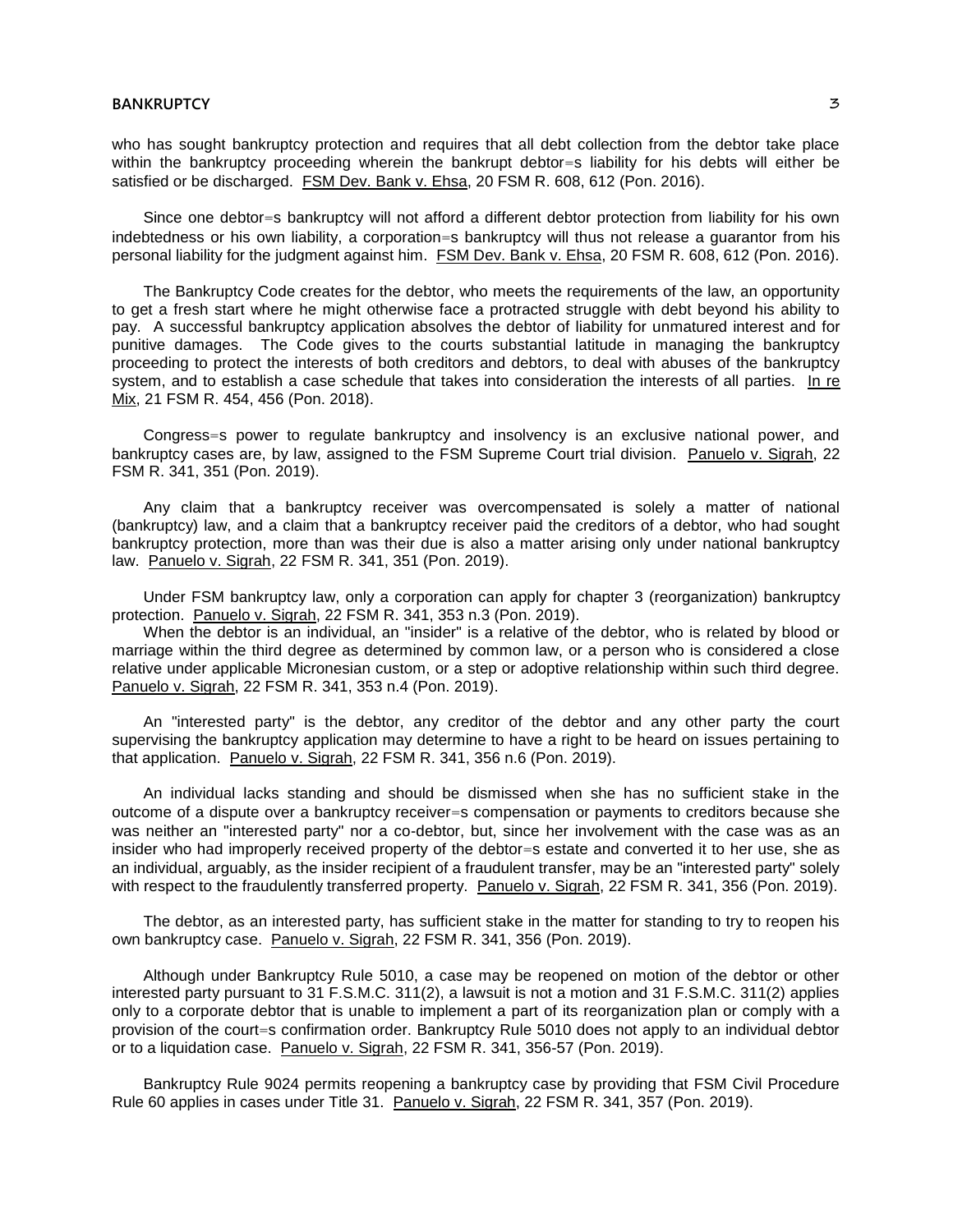The administratrix of an estate of a former debtor would have standing to seek relief under Bankruptcy Rule 9024 for alleged overpayments to creditors and to the bankruptcy receiver because she seeks reconsideration of, or relief from, the bankruptcy case orders allowing those claims by the creditors and the receiver. Panuelo v. Sigrah, 22 FSM R. 341, 357 (Pon. 2019).

A new lawsuit obviously cannot be a motion to reopen a case under Bankruptcy Rule 9024 (or for relief from judgment under Civil Procedure Rule 60), since such a motion would necessarily be filed in the original bankruptcy case, but Civil Procedure Rule 60 (and thus Bankruptcy Rule 9024) authorizes one other procedure for relief ─ an independent action for relief. Rule 60(b) does not limit a court=s power to entertain an independent action to relieve a party from a judgment. Panuelo v. Sigrah, 22 FSM R. 341, 357 (Pon. 2019).

When the debtor=s administratrix named only the bankruptcy receiver as the sole defendant, she would have standing in the action, to recover alleged overpayments to the receiver, but to recover alleged overpayments to the creditors, she would have to proceed against those creditors. Panuelo v. Sigrah, 22 FSM R. 341, 357 (Pon. 2019).

It seems likely that the six-year, catch-all statute of limitations would apply to purely monetary damages. Panuelo v. Sigrah, 22 FSM R. 341, 358 & n.8 (Pon. 2019).

Laches is an important consideration in bankruptcy proceedings because the chief purpose of the bankruptcy laws is to secure a prompt and effectual administration of and settlement of the estate of all bankrupts within a limited period. Panuelo v. Sigrah, 22 FSM R. 341, 358 (Pon. 2019).

A suit that seeks to vacate or alter the bankruptcy court=s orders in the bankruptcy case, but is not a motion to reopen that case under either Bankruptcy Rule 5010 or 9024, could be an independent action for relief as allowed by Bankruptcy Rule 9024 adopting Civil Procedure Rule 60(b) by reference. Panuelo v. Sigrah, 22 FSM R. 341, 359 (Pon. 2019).

When an FSM court has not previously construed an FSM bankruptcy rule which is identical or similar to a U.S. counterpart, the court may look to U.S. sources for guidance in interpreting the rule. Panuelo v. Sigrah, 22 FSM R. 341, 359-60 n.9 (Pon. 2019).

─ Automatic Stay

By operation of law, the moment a person files an application for relief under the Bankruptcy Act of 2004 (Title 31 of the FSM Code), all legal proceedings against that applicant-debtor are automatically stayed with the exception of criminal proceedings and proceedings by a governmental entity to enforce a police or regulatory power. No court order or notice is needed or issued for the stay to take effect. Amayo v. MJ Co., 14 FSM R. 535, 537 (Pon. 2007).

Persons with a claim to a disputed, unsecured, unliquidated debt owed by the debtor which arose before the debtor applied for bankruptcy relief are "interested parties" who may appear in the bankruptcy proceeding and who may (and must) pursue any sanctions of the debtor and relief from the automatic stay within the bankruptcy case. Amayo v. MJ Co., 14 FSM R. 535, 538 (Pon. 2007).

The Bankruptcy Act sets forth the proper procedure to be followed by anyone who desires relief from the automatic stay. Relief from the automatic stay may be sought by applying to the bankruptcy court, and if that court grants the relief from the stay and determines that the disputed claim against the debtor should be referred to and determined by the court in which the case was already filed, that court will proceed with trial of the claim against the debtor. Amayo v. MJ Co., 14 FSM R. 535, 538 (Pon. 2007).

Unless and until the bankruptcy court grants relief from the automatic stay and refers the matter to the court in which the claim was filed to determine the amount of the claim allowable, the court can take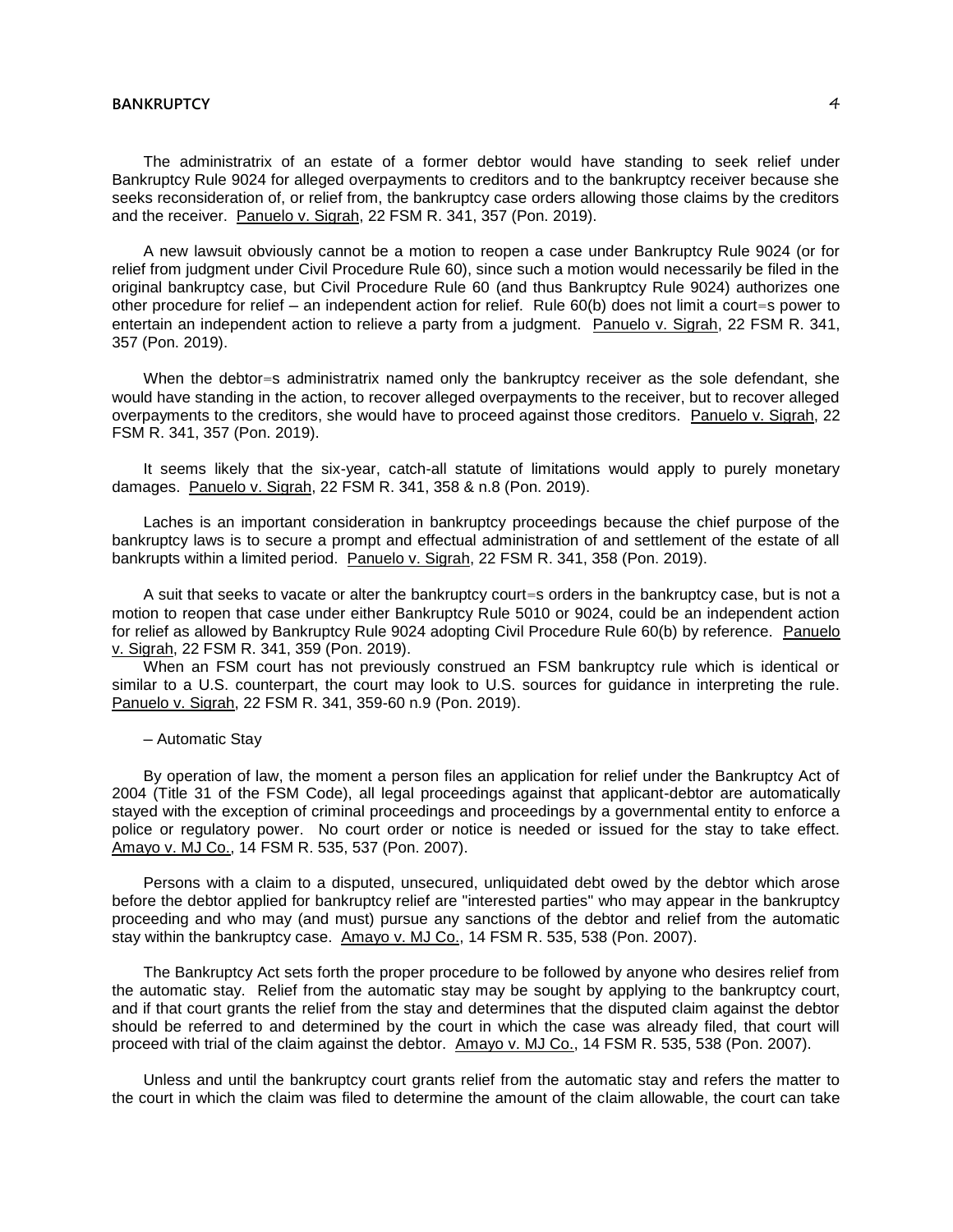### **BANKRUPTCY ─ AUTOMATIC STAY** 5

no further action on the claim against the debtor. A plaintiffs= request to the court in that case cannot be considered a request for relief from the automatic stay since it bypasses the bankruptcy court, the only proper forum in which to seek such relief. Only the bankruptcy court can lift the automatic stay. Amayo v. MJ Co., 14 FSM R. 535, 538 (Pon. 2007).

The trial court has no power to enter a default on the issue of the debtor=s liability or to try damages (damages would still need to be proven in an evidentiary proceeding) while the Bankruptcy Act=s automatic stay is in effect. Amayo v. MJ Co., 14 FSM R. 535, 538 (Pon. 2007).

When an automatic stay has taken effect because one defendant applied for bankruptcy relief, trial could sill proceed as scheduled on the plaintiffs= claims against the other two defendants, but when the court considers that to be a needless waste of scarce judicial resources and an unnecessary financial burden on the plaintiffs to have to try the case first against those defendants, and then against the debtor, the court may continue the trial. Amayo v. MJ Co., 14 FSM R. 535, 539 (Pon. 2007).

An affected party may seek relief from the automatic stay by applying to the bankruptcy court and that court, for cause shown, shall either grant relief from stay or grant such other relief as will provide adequate protection for the party requesting relief from stay. In re Panuelo, 15 FSM R. 23, 26 (Pon. 2007).

The bankruptcy court will grant relief from the automatic stay and permit "another court" to try creditors= disputed claims against the debtor and determine the amount of the debtor=s liability (if any) to the creditors when it is in the interests of judicial economy and the expeditious and economical resolution of litigation and the parties were ready for trial before the bankruptcy application; when the impact of the stay on, and the harm to, the creditors is great, while the only harm to the debtor is that his attorney will have to try the case, something he was already prepared to do; when relief would result in complete resolution of the issues between the creditors and the debtor (except, of course, payment of any judgment); and when the litigation involves third parties and would not appear to prejudice the debtor=s other creditors since any judgment against the debtor in that case must be pursued only in this bankruptcy case since the stay will not be lifted so as to permit the enforcement of any judgment obtained against the debtor in any forum other than this bankruptcy case. In re Panuelo, 15 FSM R. 23, 29 (Pon. 2007).

When a debtor=s voluntary bankruptcy application is dismissed (and the receivership dissolved) and his debts that were the subject of that application not discharged, the stay against commencement or continuation of legal proceedings against the debtor that took effect automatically by operation of law because of the bankruptcy application, ends since the bankruptcy proceedings are terminated. All judgment creditors and any other creditors are then free to pursue their claims as if no bankruptcy application had been made. In re Mix, 21 FSM R. 454, 457 (Pon. 2018).

## ─ Debtor=s Estate

The debtor=s estate that is subject to a bankruptcy receivership consists of, subject to the exemptions contained in section 209 of the Bankruptcy Act, all property owned by the debtor on the date of the application. In re Panuelo, 15 FSM R. 23, 27 (Pon. 2007).

Whether property is exempt from bankruptcy creditors is an issue that should be brought up after the appointment of a Receiver. A claim that the property is exempt is not an excuse for failing to list it in the official forms since a debtor must list property claimed as exempt under on the schedule of assets required to be filed by Bankruptcy Rule 1007. This allows creditors to object to the debtor=s claim of exemption. In re Panuelo, 15 FSM R. 23, 27 (Pon. 2007).

When the Bankruptcy Act states the debtor=s estate consists of "all property owned by the debtor on the date of the application," the Act should not be interpreted to mean something other than what it says. "All" means "all." Since statutes are to be interpreted according to their plain meaning, and when a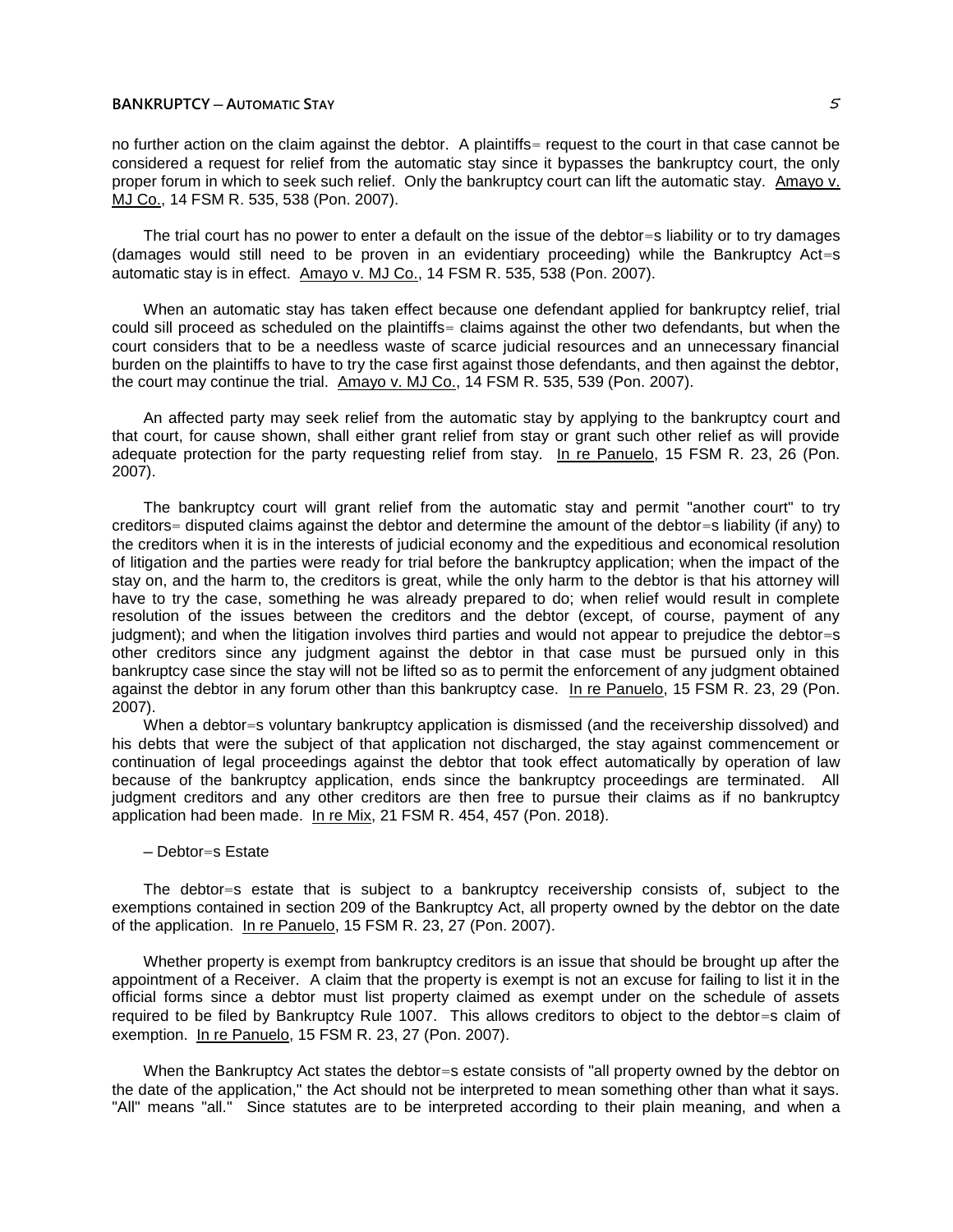### **BANKRUPTCY ─ DEBTOR=S ESTATE** 6

statute=s language is plain and unambiguous, it declares its own meaning and there is no room for construction. The meaning of "all" is plain and unambiguous." In re Panuelo, 15 FSM R. 23, 27 (Pon. 2007).

Since the Bankruptcy Act=s purpose is to fairly balance the interests of creditors and debtors in circumstances where the debtor is unable to meet his financial obligations when due, it would be inherently unfair to the creditors= interests if only a debtor=s property that happened to be in the FSM when the bankruptcy application was filed were included in the debtor=s estate (and the debtor=s property elsewhere not included). In re Panuelo, 15 FSM R. 23, 27 (Pon. 2007).

Since the FSM Code provisions are construed according to the fair construction of their terms with a view to effect its object and to promote justice, to construe the phrase "all property," to include the debtor=s property outside the FSM would construe the Bankruptcy Act and 31 F.S.M.C. 203(1)(a) according to the fair construction of their terms or with a view to effect the Bankruptcy Act=s object and to promote justice. In re Panuelo, 15 FSM R. 23, 28 (Pon. 2007).

A debtor=s receivership estate consists of all property owned by the debtor on the date of the application, all property acquired by the debtor through bequest, devise, or inheritance, or as beneficiary of a life-insurance policy in the 180 days after the bankruptcy application, and all property acquired by the receivership estate after the date of application. In re Panuelo, 16 FSM R. 339, 343 (Pon. 2009).

Income earned by a debtor after his bankruptcy application is not part of the receivership estate, but property that was owned by the debtor when he applied for bankruptcy protection is part of the receivership as must be the return (or unearned income) generated by that property. In re Panuelo, 16 FSM R. 339, 343 (Pon. 2009).

Proceeds of property of the receivership estate generated (or acquired) by receivership estate property after the debtor=s application, goes to and is part of the receivership estate. In re Panuelo, 16 FSM R. 339, 343 (Pon. 2009).

It would make little sense if the receiver could avoid a fraudulent transfer made one day before the debtor applied for bankruptcy protection but could not avoid a fraudulent transfer made one day after. In re Panuelo, 16 FSM R. 339, 344 (Pon. 2009).

A transfer of property out of the debtor=s estate, especially to insiders, without the return to the estate of reasonably equivalent or fair market value, is a fraudulent transfer or a transfer with intent to defraud. In re Panuelo, 16 FSM R. 339, 344 (Pon. 2009).

Bankruptcy Code Section 209(2)(b), which exempts from the debtor=s receivership estate all tools, implements, utensils, two work animals and equipment necessary to enable the debtor to carry on his usual occupation, does not apply to individual filings where the debt is primarily of a business nature. A debtor cannot exempt such business tools from his receivership estate, especially when he is no longer in business. In re Mix, 19 FSM R. 63, 64 (Pon. 2013).

Fishing coolers, fishing gear, lures, rod and reel, fishing lines, fishing net spear gun, .410 shotgun, TV-flat screen, laptop, PC, 23 ft boat, trailer, 75hp motor, life jackets for the boat and boating accessories are not items that qualify as exempt personal and household goods under 31 F.S.M.C. 209(2)(a). In re Mix, 19 FSM R. 63, 64 (Pon. 2013).

A boat and its motor are exempt to the combined value not in excess of \$2,500 and a motor vehicle is exempt not to exceed \$1,500 in value, and if the vehicle exceeds the \$1,500 exempt valuation and the boat and motor exceed their \$2,500 exempt valuation, then they can be sold with the excess going to the creditors and the debtor keeping the exempt value. In re Mix, 19 FSM R. 63, 64-65 (Pon. 2013).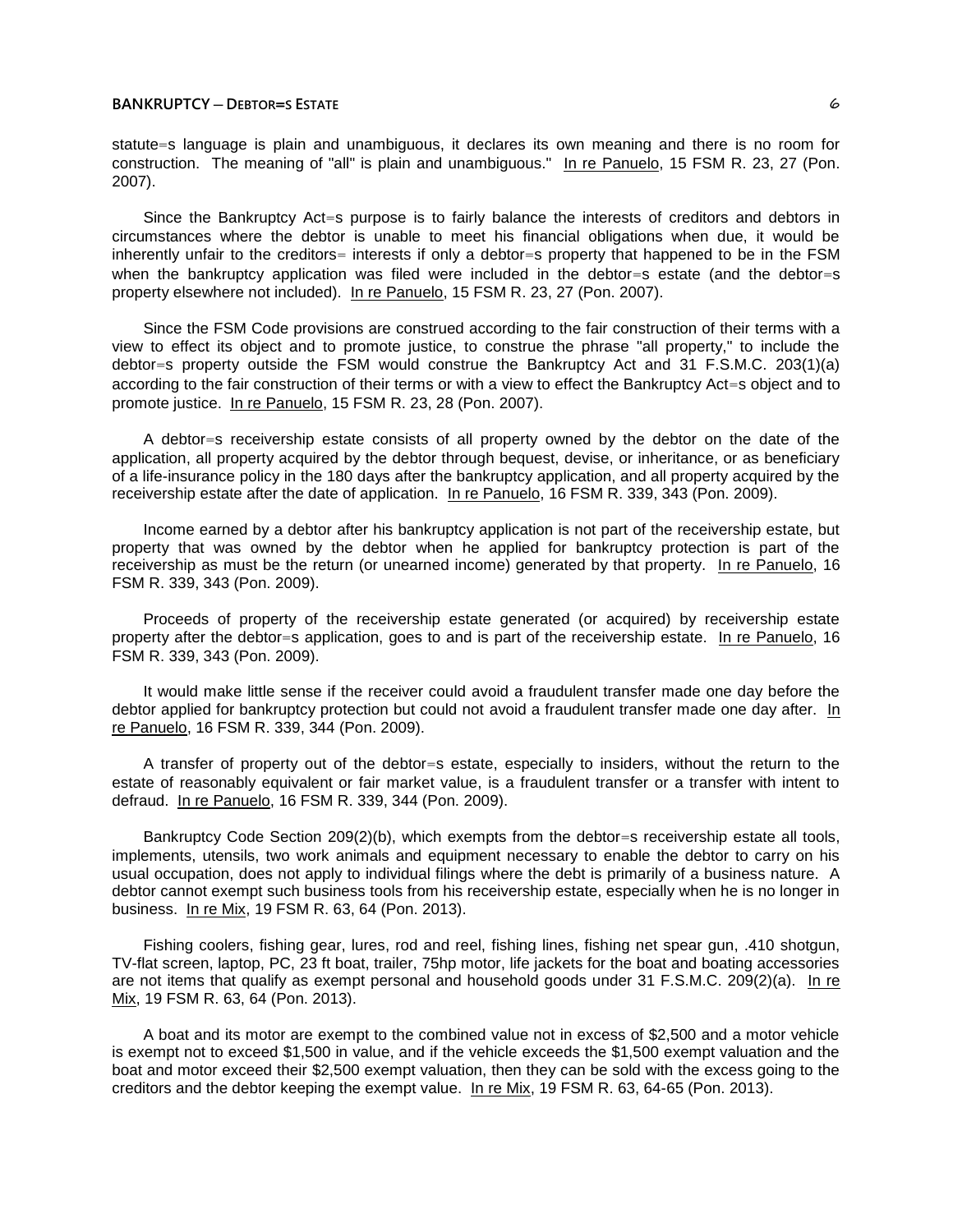## **BANKRUPTCY ─ DISCHARGE** 7

Since a son falls within the definition of an insider, a debtor=s transfers of property to his son at any time after one year before the debtor=s bankruptcy filing are voidable as preferences or as fraudulent transfers. The Receiver shall recover these items or their cash value from the son if they are in his possession. In re Mix, 19 FSM R. 63, 65 (Pon. 2013).

One of the debtor=s duties is to cooperate with the trustee or receiver in the administration of the estate. In re Mix, 21 FSM R. 454, 456 (Pon. 2018).

The bankruptcy receiver is required, subject to court order, to administer the assets of the receivership estate, and, with the court=s approval, to distribute those assets to the debtor=s creditors pursuant to the priorities set out in 31 F.S.M.C. 107 and 108. And, to accomplish those ends, the receiver is granted, but not limited to, certain powers, including the powers to void preferences and fraudulent transfers. Panuelo v. Sigrah, 22 FSM R. 341, 362 (Pon. 2019).

The receivership estate consists of all of the debtor=s property at the time of the bankruptcy application, except exempt property, plus certain other property acquired afterwards. Panuelo v. Sigrah, 22 FSM R. 341, 362 n.11 (Pon. 2019).

The debtor=s death does not abate a liquidation case under chapter 2 of Title 31. In such event, the estate will be administered and the case concluded in the same manner, so far as possible, as though the death had not occurred. Panuelo v. Sigrah, 22 FSM R. 341, 363 (Pon. 2019).

#### ─ Discharge

A debtor is not entitled to a discharge from creditors= claims if the debtor has transferred property with intent to defraud after date of application and the debtor may also be denied a discharge for a fraudulent transfer of a debtor=s interest in property incurred within one year before the application for receivership. In re Panuelo, 16 FSM R. 339, 344 & n.1 (Pon. 2009).

The Bankruptcy Act=s purpose is to fairly balance the interests of creditors and debtors in circumstances where the debtor is unable to meet his financial obligations when due, and to do this a receiver is required to marshal all of the debtor=s non-exempt assets and to manage those assets, during the pendency of the proceeding, in the estate=s best interest, and at the end of the proceeding, give the debtor who has not abused the bankruptcy system an opportunity to get a fresh start. But a debtor who has abused the bankruptcy system is not entitled to a discharge of his debts and a fresh start. In re Panuelo, 16 FSM R. 339, 344-45 (Pon. 2009).

The court can discharge in the FSM the debt owed to the Marshall Islands because a discharge operates as an injunction against the continuation of any act or action to collect a debt as a personal liability of the debtor, but since the discharge or injunction would be enforceable only in the FSM, the Marshall Islands Social Security Administration might still seek to collect its claim in the Republic of the Marshall Islands or in some other foreign country, constrained only by the application of comity by those countries= courts. In re Mix, 18 FSM R. 600, 602-03 (Pon. 2013).

The debtor=s failure to cooperate and the unauthorized transfer of property out of the debtor=s estate can result in the denial of the debtor=s bankruptcy application and the dismissal of the bankruptcy case without discharging any of the applicant=s debts. In re Mix, 21 FSM R. 454, 456 (Pon. 2018).

The clerk shall serve a "notice of no discharge" on all creditors who have either filed proofs of claim or who were listed as creditors when a debtor=s voluntary bankruptcy application is dismissed without a discharge of the debtor=s debts. In re Mix, 21 FSM R. 454, 457 (Pon. 2018).

The defenses of fraud, misrepresentation, and illegality are unavailable as defenses to an action on a judgment unless they are part of the recognized defenses ─ payment, release, accord and satisfaction, or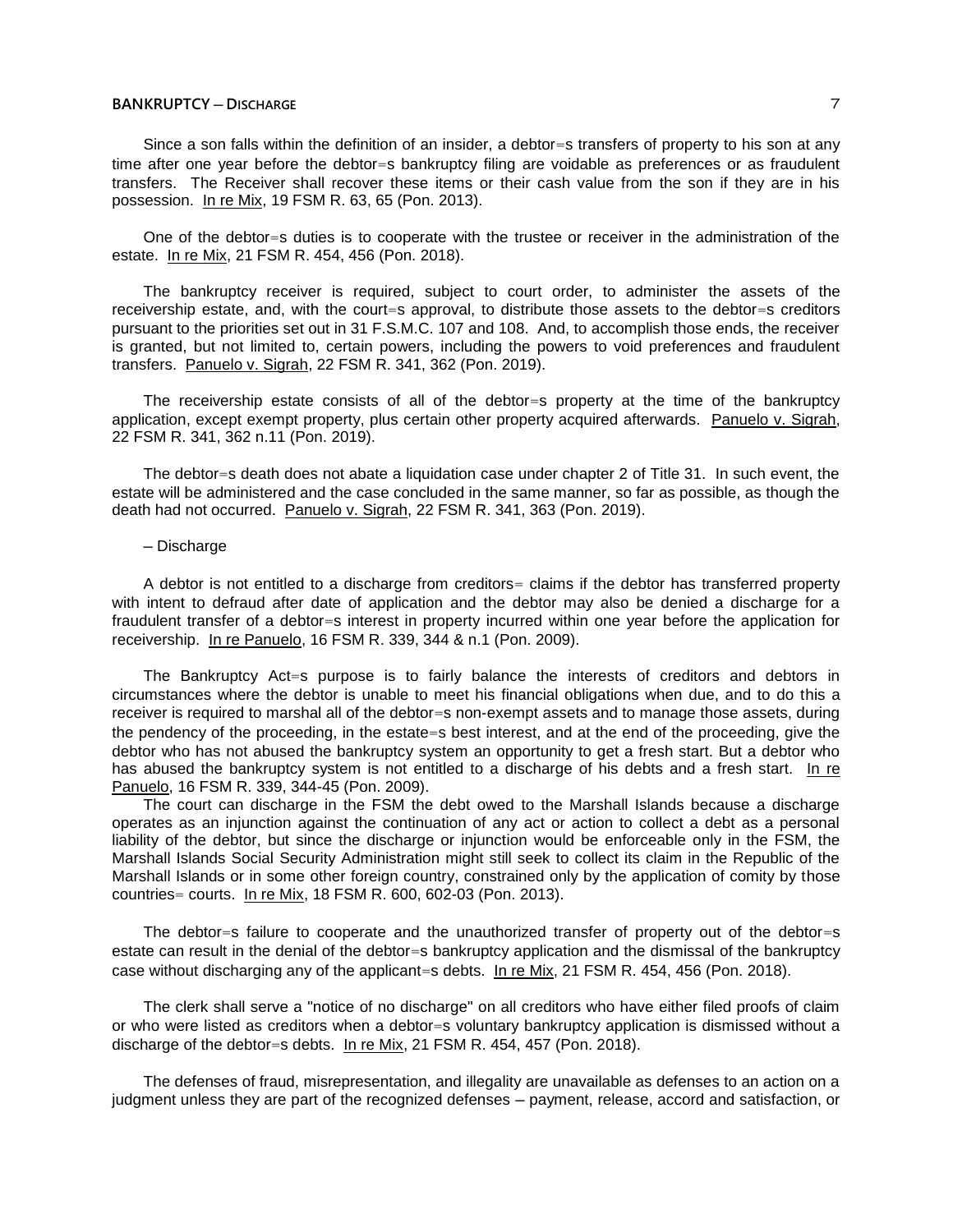## **BANKRUPTCY ─ DISMISSAL** 8

the statute of limitations (the court also recognizes that a discharge in bankruptcy of a judgment debt would likely constitute a good defense as a release) - but fraud would be an available defense if there was fraud on the court in obtaining the judgment. FSM Dev. Bank v. Carl, 22 FSM R. 365, 374 (Pon. 2019).

#### ─ Dismissal

The court may dismiss a bankruptcy application if it is in "the best interests of the debtor and the creditors" or if the debtor=s application was in bad faith. In re Panuelo, 15 FSM R. 23, 28 (Pon. 2007).

It may be that the Bankruptcy Code=s only remedy for unauthorized transfers of property in the debtor=s estate after the start of a bankruptcy case is to dismiss the case without a discharge of the debtor=s debts. In re Panuelo, 16 FSM R. 339, 344 (Pon. 2009).

A debtor in bankruptcy is required to cooperate with the receiver, and his failure to cooperate with the receiver may subject his bankruptcy application to a dismissal for substantial abuse without any of his debts being discharged. In re Panuelo, 16 FSM R. 339, 344 (Pon. 2009).

A debtor=s transfers of his property to others after the commencement of a bankruptcy can result in the dismissal of his application for bankruptcy protection without the discharge of his debts. In re Panuelo, 16 FSM R. 339, 344 (Pon. 2009).

The court may issue such orders as are enforceable in the FSM and although the court cannot enforce its orders in another country, the court does have a certain extraterritorial reach. The bankruptcy court can, in appropriate circumstances, hold in contempt a debtor or dismiss the debtor=s bankruptcy application when the debtor has not obeyed a court order to sell property the debtor has in another country and remit the proceeds to the receiver of the debtor=s estate. In re Mix, 18 FSM R. 600, 602 & n.2 (Pon. 2013).

The debtor=s failure to cooperate and the unauthorized transfer of property out of the debtor=s estate can result in the denial of the debtor=s bankruptcy application and the dismissal of the bankruptcy case without discharging any of the applicant=s debts. In re Mix, 21 FSM R. 454, 456 (Pon. 2018).

If a bankruptcy case is dismissed without a discharge of the applicant=s debts, then the interest that was unmatured when the application was filed but which, without the bankruptcy application, would have accrued during the proceeding=s pendency, will mature and the debtor will be liable for it. In re Mix, 21 FSM R. 454, 456 n.1 (Pon. 2018).

A voluntary bankruptcy case where the debtor has neither contacted the receiver nor offered to assist in the marshaling and sale of his non-exempt assets, cannot continue in this manner. In re Mix, 21 FSM R. 454, 457 (Pon. 2018).

When a debtor=s voluntary bankruptcy application is dismissed (and the receivership dissolved) and his debts that were the subject of that application not discharged, the stay against commencement or continuation of legal proceedings against the debtor that took effect automatically by operation of law because of the bankruptcy application, ends since the bankruptcy proceedings are terminated. All judgment creditors and any other creditors are then free to pursue their claims as if no bankruptcy application had been made. In re Mix, 21 FSM R. 454, 457 (Pon. 2018).

#### ─ Priorities

For the purpose of administering a bankruptcy estate in the FSM, a foreign government=s unsecured claim, even though reduced to judgment, will be relegated to the class of allowed unsecured claims in 31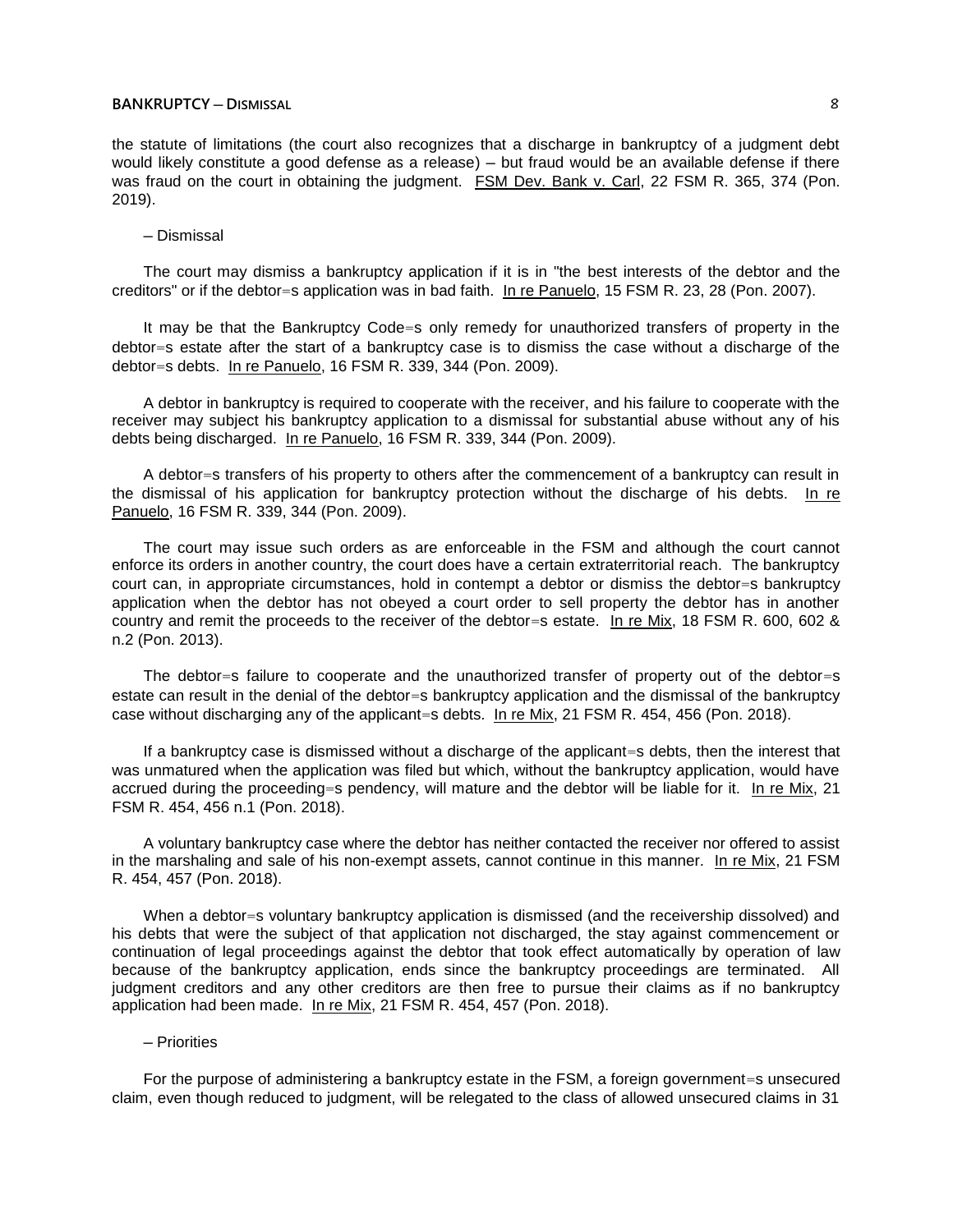#### **BANKRUPTCY ─ PRIORITIES** 9

F.S.M.C. 108(1)(e). In re Mix, 18 FSM R. 600, 603 (Pon. 2013).

#### ─ Receiver/Trustee

A receiver=s proposed compensation of \$125 an hour with a cap on the amount paid based on a percentage of the amount disbursed to creditors, even though the proposal places an upper limit on the compensation, this proposed compensation is still based solely on time-referenced billing, which the court is statutorily barred from approving. In re Panuelo, 15 FSM R. 640, 641 (Pon. 2008).

When a \$125 per hour compensation rate is barred because the statute prohibits compensation based solely on time-referenced billing; when \$125 an hour seems to be proposed merely because it is the prevailing rate for private attorneys on Pohnpei and the receiver is a lawyer; and when much of the work needed in administering a debtor=s estate in bankruptcy may not be lawyer work and non-lawyer work is not compensated at lawyer rates even when done by a lawyer, the receiver will be asked to submit a new compensation proposal. In re Panuelo, 15 FSM R. 640, 641-42 (Pon. 2008).

Bankruptcy Rule 2008 refers only to blanket bonds in Rule 2010 which may be authorized when a trustee or receiver is qualified in a number of cases. A bond will not be required when the receiver has been qualified in only one case, and when the bond requirement is discretionary, especially in this early stage of development of bankruptcy law and the small number of persons who might be able to qualify as a bankruptcy receiver or trustee and the lack of insurance companies that could issue a bond. In re Panuelo, 15 FSM R. 640, 642 (Pon. 2008).

A receiver can move to compel the attendance of persons at a creditors= meeting because interested parties can make such motions, and the receiver stands in the debtor=s shoes and the debtor is included in the definition of an "interested party." In re Panuelo, 16 FSM R. 339, 343 (Pon. 2009).

The receiver is statutorily empowered to avoid preferences paid to creditors made on or within 90 days, or within one year if the creditor was an insider, before the bankruptcy application, and to avoid fraudulent transfers made within one year before the application for receivership, and to recover the transferred property for the estate=s benefit. In re Panuelo, 16 FSM R. 339, 343 (Pon. 2009).

It would make little sense if the receiver could avoid a fraudulent transfer made one day before the debtor applied for bankruptcy protection but could not avoid a fraudulent transfer made one day after. In re Panuelo, 16 FSM R. 339, 344 (Pon. 2009).

When a debtor has failed to file supplemental schedules with corrected information about his property as required, the receiver should be permitted to do it based on the information she has uncovered and any further information she may develop. In re Panuelo, 16 FSM R. 339, 345 (Pon. 2009).

One of the debtor=s duties is to cooperate with the trustee or receiver in the administration of the estate. In re Mix, 21 FSM R. 454, 456 (Pon. 2018).